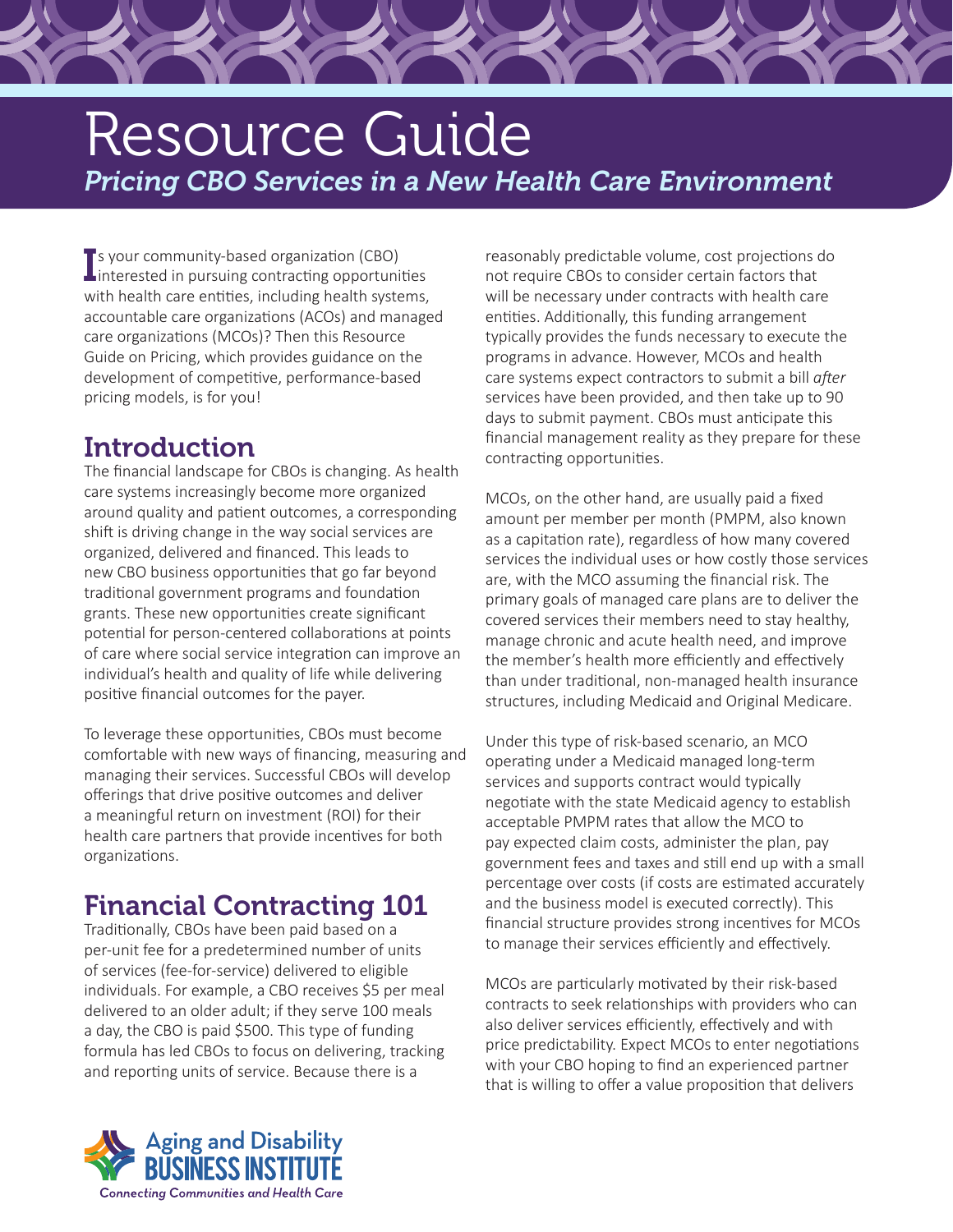

a competitive price and outstanding results. Payment models are varied and each brings different issues and levels of financial risk for CBOs. CBOs that are new to working under these types of arrangements should initially be cautious about working under PMPM, full-time equivalent (FTE) and other contractual arrangements that place significant and variable financial risk on the CBO.

This is especially true of opportunities that involve the CBO securing and paying service providers to deliver unpredictable volumes and hard-to-forecast costs. For example, a CBO shouldn't agree to a fixed rate for services that require taking on the risk of funding service providers on a fee-for-service (FFS) basis where volumes are unpredictable (providing services for the elderly during flu season is an example). If your agency agrees to provide a range of services at a fixed price with an unpredictable (or contractually limited) upper end on the volume (and associated costs), your agency will be exposed to significant financial risk. These types of arrangements are not always bad for CBOs. In fact, a few large agencies with many years of experience and data in this area, plus sufficient financial reserves, may find that fixed price contracting provides an acceptable opportunity for their CBO. However, most CBOs would be wise to avoid these types of arrangements because of the downside financial exposure. (There's more on fixed and variable costs in Step One, below.)

CBOs have a variety of payment models to consider when contracting with health care partners. These payment models can be viewed as being on a continuum of financial risk. Virtually any payment model has some degree of risk, with cost and feefor-service models carrying the lowest risk for CBOs with full-risk capitation carrying the highest financial risk. The chart that follows is intended only to provide a representative view of the typical risks associated with frequently used payment methods. Within each payment method, organizational responsibilities assumed by the parties can shift the risk profile based on specific roles and responsibilities outlined in a given contract.

While there are many payment methods that can be used in contracting, the table on page three defines those included in the below financial risk continuum. For those wishing to learn more, the Urban Institute's *Research Report: Payment Methods and Benefit* 

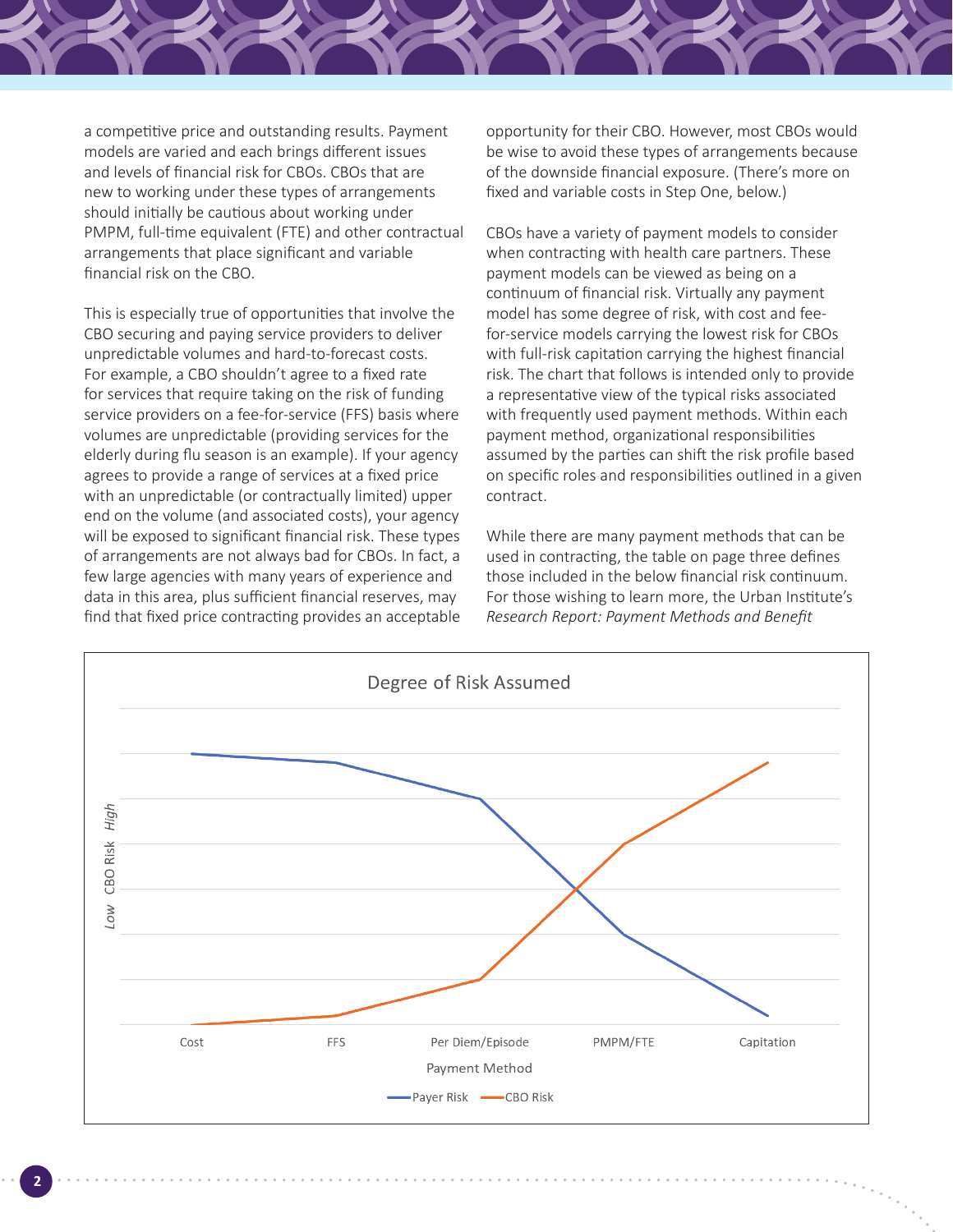| <b>Types of Payment</b><br><b>Methods</b> | <b>Definitions</b>                                                                                                                                                                                                                                                                                                                                                                                                                                                                                                                                                                                                                                                                                                             |
|-------------------------------------------|--------------------------------------------------------------------------------------------------------------------------------------------------------------------------------------------------------------------------------------------------------------------------------------------------------------------------------------------------------------------------------------------------------------------------------------------------------------------------------------------------------------------------------------------------------------------------------------------------------------------------------------------------------------------------------------------------------------------------------|
| Cost                                      | A provider calculates the total amount it spent to deliver one or more health care<br>services for a patient, and the payer reimburses the provider for those costs. <sup>3</sup>                                                                                                                                                                                                                                                                                                                                                                                                                                                                                                                                              |
| Fee for Service (FFS) <sup>4</sup>        | A payment approach in which a specific amount is paid when a particular service is<br>delivered; generally, the payment amount differs depending on which discrete service<br>is delivered. <sup>5</sup>                                                                                                                                                                                                                                                                                                                                                                                                                                                                                                                       |
| Per Diem                                  | A payment that is made for each calendar day on which services are provided to a<br>particular patient—but not on how many services were delivered on each calendar<br>day. <sup>5</sup>                                                                                                                                                                                                                                                                                                                                                                                                                                                                                                                                       |
| Per Episode (bundled<br>payment)          | A form of payment that covers a defined group of services over a specified period of<br>time. Episode-based payments, paid prospectively or retrospectively, can be made<br>to a single provider or to more than one provider involved with the care episode, in<br>which case the payments can be referred to as bundled episodes. <sup>5</sup>                                                                                                                                                                                                                                                                                                                                                                               |
| Per Member Per Month<br>(PMPM)            | A specific, pre-determined payment made by the payer to the provider per assigned<br>member each month regardless of the number, amount or intensity of services<br>provided. While the PMPM payment is fixed, the potential costs may vary significantly<br>based on the type, frequency and intensity of services the provider is contractually<br>obligated to deliver. As a result, a PMPM will shift the risk of this cost variability to the<br>provider. Note that in our chart above, we have assumed a very well-defined, narrow<br>and manageable set of services and predictable variability in provider costs. If this<br>variability rises, the CBO provider's risk will correspondingly increase and vice versa. |
| Full-Time Equivalent<br>(FTE)-based       | A form of compensation in which providers are paid for a specified number of their<br>employees (FTEs) for a defined period of time at a fixed rate per FTE unit. The fixed<br>rate per FTE unit is typically based on a predetermined volume (caseload) adjusted<br>by the required functions and tasks, as well as the FTE qualifications. Example: An<br>MCO contracts with a CBO for service coordination and pays the CBO for five service<br>coordinators who are assigned 70 program participants each (1:70 caseload ratio).                                                                                                                                                                                           |
| Capitation                                | Fixed, prospective payment made to cover the cost of care for a defined population<br>over a specified time period. A specific dollar amount per member per month is paid<br>to providers, and in return they provide whatever quantity of services is needed to<br>meet the defined patient population's health needs. (The term capitation means that<br>the payment is made per person, or per capita, rather than per service.) <sup>5</sup>                                                                                                                                                                                                                                                                               |

*Designs: How They Work and How They Work Together to Improve Health Care; A Typology of Payment*  Methods<sup>1</sup> contains a comprehensive discussion of common payment models as well as a useful glossary of definitions. Another excellent resource for

definitions of various payment methods is *The Payment Reform Glossary: Definitions and Explanations of the Terminology Used to Describe Methods of Paying for*  Healthcare Services<sup>2</sup> from the Center for Healthcare Quality & Payment Reform.

<sup>1.</sup> https://www.urban.org/sites/default/files/publication/80316/2000779-A-Typology-of-Payment-Methods.pdf

<sup>2.</sup> http://www.chqpr.org/downloads/PaymentReformGlossary.pdf

<sup>3.</sup> Miller, Harold D. 2015. The Payment Reform Glossary: Definitions and Explanations of the Terminology Used to Describe Methods of Paying for Healthcare Services, First Edition. Pittsburgh, PA: Center for Healthcare Quality and Payment Reform. http://www.chqpr.org/ downloads/PaymentReformGlossary.pdf.

<sup>4.</sup> Berenson Upadhyay DK, Delbanco SF, and Murray R. 2016. Research Report. Payment Methods and Benefit Designs: How They Work and How They Work Together to Improve Health Care; A Typology of Payment Methods: Urban Institute. https://www.urban.org/sites/ default/files/publication/80316/2000779-A-Typology-of-Payment-Methods.pdf

<sup>5.</sup> https://www.nonprofitaccountingbasics.org/reporting-operations/budgeting-process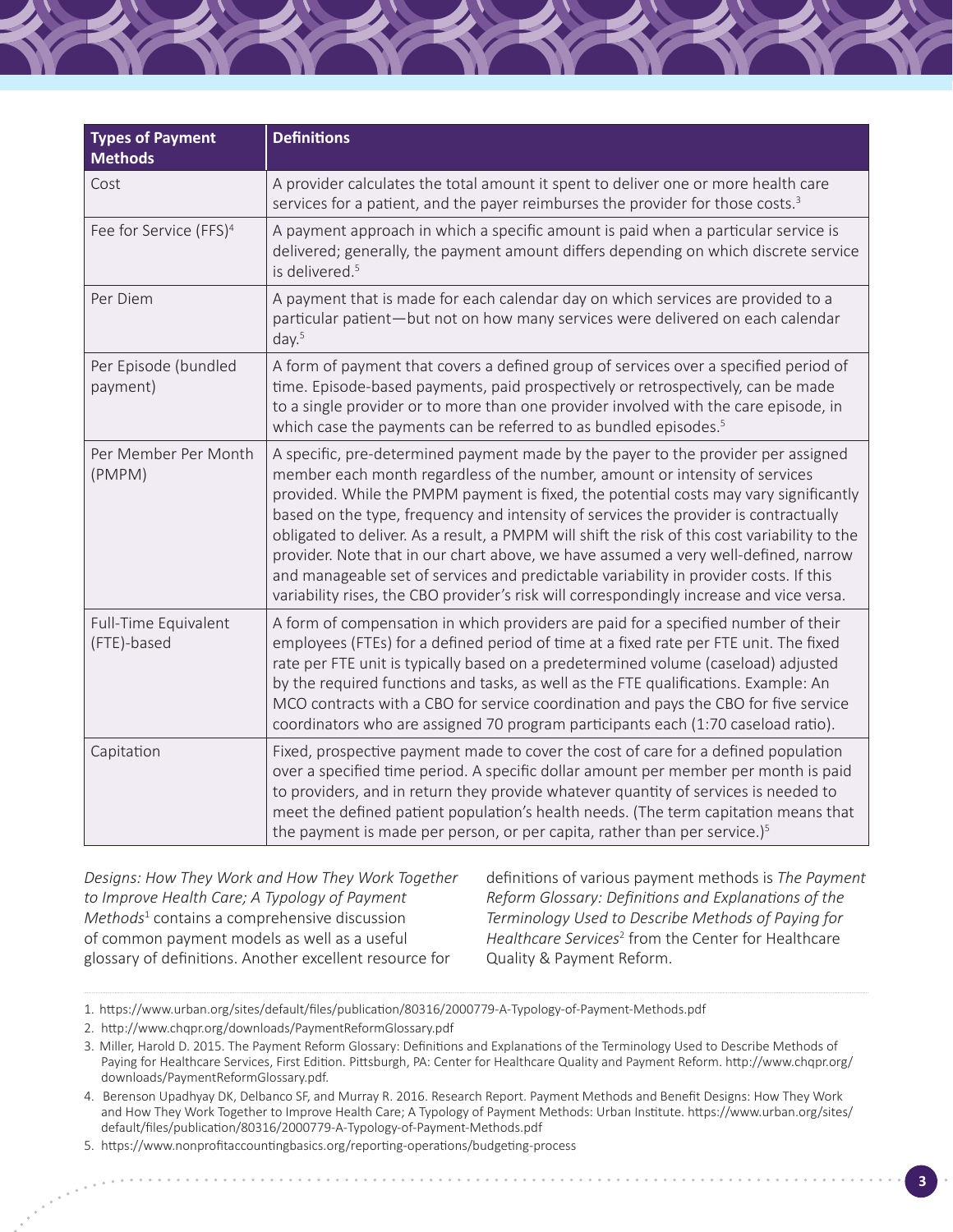

We should also note that performance-based or payfor-performance (P4P)<sup>5</sup> features may be utilized with any of these payment methods based on the ability (or inability) of the provider organization to meet specified performance standards and goals. A P4P system can provide rewards (upside), penalties (downside), or a combination. They may also be implemented at predetermined points in time (anniversary) or applied prospectively (future payments to the provider are higher or lower based on performance in a prior period). A CBO should use caution and base its willingness to accept risk on its financial strength and its experience with the proposed scope of work.

Remember, while MCOs are motivated to deliver efficient results, they are also measured—and often financially incentivized—for their ability to improve the health of their members while achieving high customer satisfaction ratings. CBOs that can help MCOs in these outcomes-based measures will be in a strong position to negotiate for incentives aligned with delivering positive, measurable results. There's more on quality performance metrics in Step Four, below.

In more mature and organized health care settings, MCOs will offer incentives to partners, including CBOs, that are willing to assume some level of financial risk. Remember, in most scenarios, the MCO is paid on a PMPM (or capitated) basis—and typically has performance incentives—to deliver the services they are contracting your CBO to provide "downstream." It is worth noting that the expectation will always be for downward pressure on prices. From day one of any contract, it is essential that your CBO measures and implements creative ways to lower costs and improve results for your partner.

Similar scenarios to those described above have long existed for health care providers in traditional employer-based insurance plans and Medicare Advantage plans, and the Centers for Medicare & Medicaid Services (CMS) is moving toward valuebased provider incentives in the Original Medicare program, too. For example, ACOs and bundled payment initiatives have grown significantly in recent years and CMS is expected to continue this growth in the future.

These trends are changing financial incentives and performance metrics, moving away from volume or activity-based reimbursement and toward incentives related to efficiency, quality and patient outcomes that reward providers who can track and demonstrate positive results. Fortunately, these incentives align well with the CBO community's long history of providing evidence-based health promotion and disease prevention programs and person-centered objectives.

This resource guide describes four steps CBOs should use when developing pricing models for relationships with health care entities.

**Note:** Pricing competency is one of many skills CBOs will need before they can assume risk through fully capitated payment rates. CBOs will also require insurance, actuarial skills, experience with managing utilization and costs, etc.

#### Step One: Understand Your Budget

Understanding your budget is the first step to pricing your services properly. This resource guide does not cover the basics of budgeting as there are excellent existing resources on that topic, including *The Budgeting Process*<sup>5</sup> from the Greater Washington Society of Certified Public Accountants and the Virginia Society of Certified Public Accountants' *Budgeting: A Guide for Small Nonprofit Organizations*. 6

To price its services properly, a CBO will need to analyze its costs and model various scenarios. Importantly, a CBO will need to categorize its costs of service into three types: *indirect costs, direct costs and variable costs*.

**Indirect costs** ("fixed-sunk costs" or "sunk costs") are expenses that will be incurred by the CBO regardless of whether the opportunity or contract is pursued or won. These expenses will not be affected by volume. Indirect costs *should not* be included when determining the price. Examples include Chief Executive Officer salary, Human Resources, accounting, rent and existing equipment. Your health care partners will assume that these costs are already covered in your current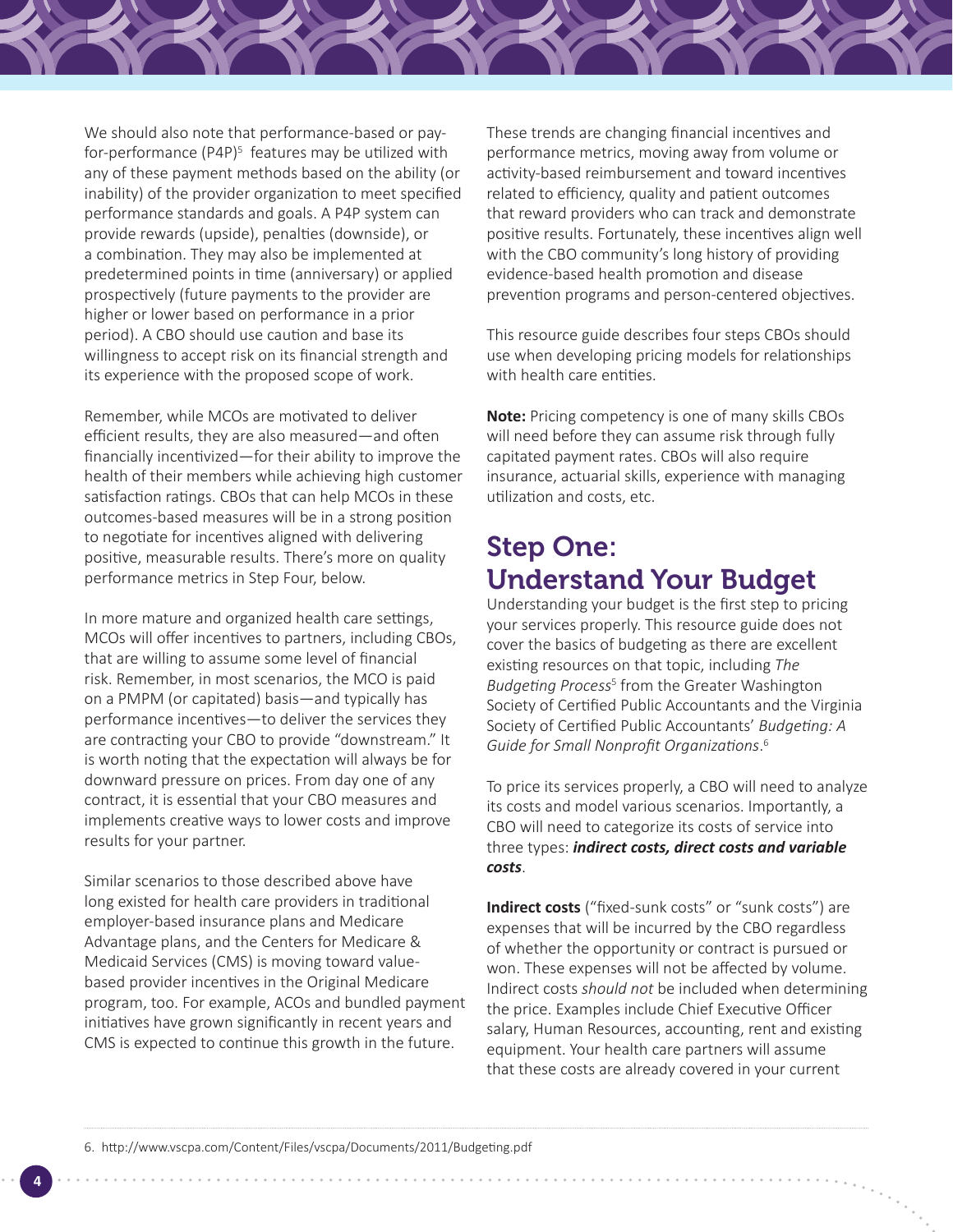operations and therefore cannot be charged again to your proposal.

**Direct costs** ("fixed-not-sunk costs" or "fixed costs") are fixed expenses that will be incurred only if the opportunity or contract is pursued or won. These expenses are directly attributable to the opportunity and will not vary considerably with volume, at least within a definable range. Direct costs *should* be included in the pricing analysis. Examples include new salaried employee hires; vehicles; additional facility needs and technology investments such as software, hardware, phone systems and printers.

These costs may exhibit some variation. If volumes reach certain levels that require increases in these fixed costs, your CBO may wish to consider volume-based pricing to anticipate some of these levels, including volume discounts if appropriate. Examples may include reaching the threshold above which you would need to significantly increase facility size, purchase new technology, or hire additional salaried employees. Discounts would be appropriate where your CBO can spread the costs of, for example, a new software program over a larger volume of clients.

As you perform your analysis, take these potential costs into consideration. However, remember that purchasers generally expect the price to decrease with higher volumes. Do not discourage additional business by increasing prices based on higher volumes to cover these potential "jumps" in your fixed costs. Instead, build these into your pricing model so that your CBO can cover these fixed costs if it is fortunate enough to have its business volume increase.

**Variable costs** are expenses that increase proportionally with volume. Variable costs must be included in your CBO's pricing analysis. Examples include hourly wages of administrative staff, social workers, drivers, nurses or case managers; supplies used in performing services; fuel for transportation vans; rental costs for use of a facility to conduct a class or other service; or supplies needed to prepare homedelivered meals.

**Full costs** are the combination of all three of the above.

You will need to calculate the "**unit cost**" of each service. For simple unit cost priced projects, here's an easy formula to get you started:

Direct Costs + Variable costs (excluding indirect costs) ÷ Quantity of services to be provided = Unit cost

*Cost:* **the amount spent to produce a good or service, or the sum of the value of the inputs in production—labor, land, capital, etc.**

*Price:* **the amount of money that consumers have to give up to acquire a good or service; the sum of money asked or paid for a good or service.**

Some CBOs have made the mistake of stopping here and equating unit cost with price. However, doing so means your CBO will exactly cover its costs (*if* the unit cost was calculated accurately). So don't stop there! This is where your knowledge of competitor pricing on similar products and services, as well as market norms, comes into play. Consideration must be given to what needs to be added to the unit cost to cover unexpected costs, inflation, delays, shortages and overages, etc. And what about a margin? If the price you negotiate is above the cost per unit, there will be a positive financial contribution that "contributes" to your agency's ability to offset its indirect cost, develop reserves and expand your services. To take it to the next logical step, a useful cost-per-unit calculation tool can be found on The SCAN Foundation's website.<sup>7</sup> You can also find a free online course on pricing<sup>8</sup> developed by the SCAN Foundation and the Health Foundation For Western And Central New York.

Additionally, knowing the full cost (including indirect costs) is useful for price negotiations. Indirect costs are vital to ensuring the effective management and growth of an organization. Presenting the full cost to potential buyers is advantageous in negotiations even though an MCO or health care system will only want to pay enough to cover the costs associated with delivering

<sup>7.</sup> http://www.thescanfoundation.org/tools-community-based-organizations

<sup>8.</sup> https://zipmart.com/Brand/4/Source/1/Home/Course/56/Description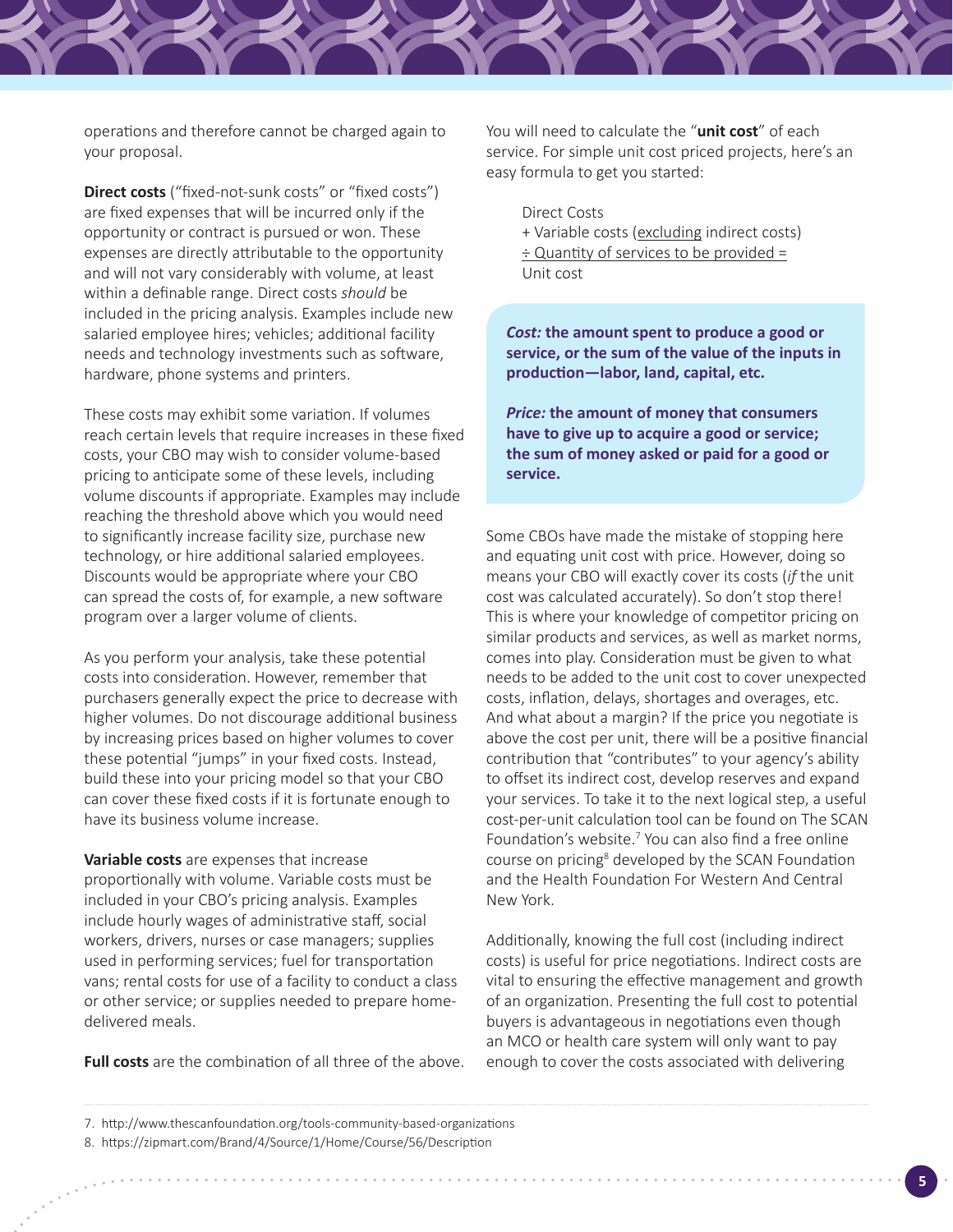the service the organization is purchasing. Full cost may be useful as a starting point in negotiations, but any price above the combination of your agency's direct-fixed and variable costs should be given serious consideration.

Another valuable exercise is to analyze your employee costs; specifically, what it costs to hire and compensate an employee in a particular role. This is often referred to as an FTE (full-time equivalent) calculation. To make this calculation, go back to the cost descriptions above and break those down to the cost of a single employee in a given role necessary to do the work being contemplated. What is the typical wage you would need to pay for that position? Benefits? Technology? Occupancy? Supplies and other expenses associated with the work? Remember, do not include indirect costs or costs that may be traditional in similar work if those costs will not apply to the contract you are negotiating! For example, if your current employees work out of your office but the roles being considered will be based in the hospital, your FTE calculation shouldn't include office space.

#### Step Two: Build Your Models

Using models can help answer "what if" questions when determining what it will take to achieve promised outcomes for a given price. The models will also help you understand the impact of investments on the unit price of services, identify which investments or cuts will have the greatest effects, determine the required staffing levels, and compare your CBO's costs with those of your competitors. In building your models, follow the steps below.

- a) **Define your services precisely** to be able to answer these questions:
	- What services are required to achieve the desired outcome?
	- What functions are required to perform the service?
- How much time will be required to perform the function?
- What level of staff will be required to perform the function to achieve the desired outcome?
- What other resources will be required (e.g., new computers or software)?
- What might MCOs seek that could add cost to providing the service (e.g., after-hours or weekend availability, or faster than current response times)?
- What costs will you be able to avoid under this proposal compared to traditional opportunities or your current contracts?
- What is the value added to the MCO and how will it positively impact their bottom line?

**Define the budget assumptions.** Your assumptions are estimates based on your experience and research about how your CBO conducts business. Examples: caseload will be 75 clients to 1 care manager; fringe benefit rates will be 28 percent;<sup>9</sup> inflation rate will be 2.8 percent (Bureau of Labor Statistics); and a 5 percent contingency will be added to cover risks.

b) **Build the model(s).** Entering your data into a spreadsheet turns your assumptions into numbers. Your volume will drive the variable costs so it is important to understand how the volume of service will impact the price. Then change some of the assumptions. Examples: What if we staff a program with a licensed social worker instead of a registered nurse? What if we increase caseload sizes and hire lower-level assistants to optimize the time licensed staff spends doing work at the top of their license? What if we can lengthen the contract period to allow our organization to amortize the cost of that new computer system over a longer period of time?

<sup>9.</sup> Note for government-based CBOs: Fringe benefits are an area where many government-based CBOs struggle to be competitive. Some government agencies are required to add fringe and indirect cost rates that are uncompetitive in comparison to private-sector competitors. If your agency faces this situation, start the conversation early with your government liaison to look for ways to creatively address this issue. In some areas, government agency costs may be considerably lower than private sector cost structures and you may be able to develop a total price with a competitive net cost to the MCO or health care system. The key is to do your homework and understand how your agency stacks up against potential competitors.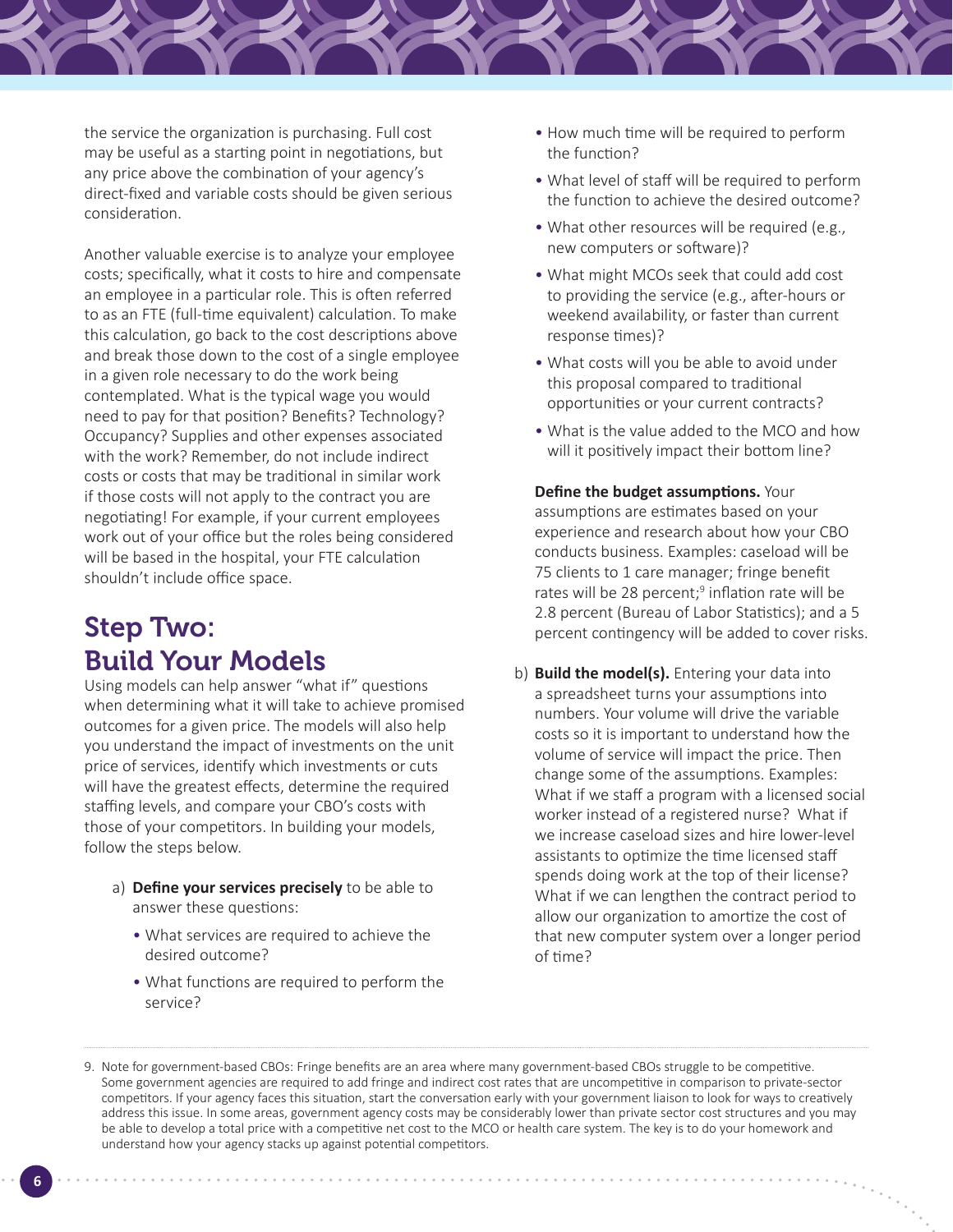#### Step Three: Make the Business Case

The definition of a business case is the justification of an organization's (the buyer's) expenditure based on the positive economic consequences to the buyer.<sup>10</sup>

To make a business case, CBOs and other providers will need to *demonstrate evidence of financial value to their MCO payers*. The business case involves a cost-benefit analysis. The benefits must be expressed in dollars.

**One way CBOs can describe the value of a service for the payer is to articulate the** *impact on cost avoidance* **(e.g., keeping the individual out of the emergency department and/or hospital). Examples well known to many CBOs include: nursing home diversion programs, respite care, care coordination, care transitions, evidence-based programs, palliative care and person-centered care.** 

To negotiate effectively with MCOs, your business case must address the question, "Is there an adequate **return on investment**?" In other words, will your proposal lead to a measurable financial benefit for the MCO? To calculate your ROI, take the following steps.

- Calculate "gross" benefits by measuring and totaling the expected benefits in terms of cost savings plus any revenue enhancements.
- Estimate the total costs of the program.
- Subtract the total program costs from the "gross" benefits to get "net" benefits, which are often expressed as a percentage of the program costs and called return on investment.
- The ROI is compared to a "hurdle" rate: a minimum percentage that any investment must generate to be considered. The payer probably has several options for investing its finite capital resources, so it isn't enough to simply show an ROI. You must have an ROI that is attractive to the payer when compared to your competitors and alternative investments.

**Medicaid and Medicare pricing: What MCOs are willing to pay CBOs will often be dictated by state Medicaid (or federal Medicare) budgets and payment policies. Remember, the MCO or health system must be able to deliver cost savings to the government. This is difficult to accomplish if the MCO is paying your CBO more than the government agency would have paid you via a direct contract. That is why MCOs often follow the local Medicaid program fee-forservice rates, but it is** *important to understand that MCOs have flexibility to negotiate different rates, based on your value and the business case you present***.**

#### Step Four: Quality Performance **Metrics**

For MCOs and other health care providers, valuebased incentives—and penalties—are a reality. These incentive systems require providers to prove that they're meeting a set of quality standards and benchmarks. Your CBO will be expected to track its performance—not in terms of the units of service delivered (fee-for-service model), but on the health outcomes it has achieved (payment for value) and other quality and satisfaction metrics. You should begin now by researching the metrics your potential partner may be facing. For example, are there quality standards and benchmarks that the state Medicaid agency has included in their Request for Proposal or a sample MCO contract? These are often publicly available documents.

Understanding what measures motivate your potential partners is key to determining which quality measures make sense for you to focus on and which measures should become a point of emphasis in your business case that you can use to demonstrate financial value to your MCO payers. You can find more information about the quality measures MCOs use, including definitions and financial incentives in our resource guide, "Health Care Quality Metrics and Measures," which is available on our website.<sup>11</sup>

<sup>10.</sup> From "*Preparing Community-Based Organizations for Successful Health Care Partnerships: How to Make the Business Case*," part of the National Aging and Disability Business Institute Webinar Series with Victor Tabbush, Ph.D.

<sup>11.</sup> https://www.aginganddisabilitybusinessinstitute.org/